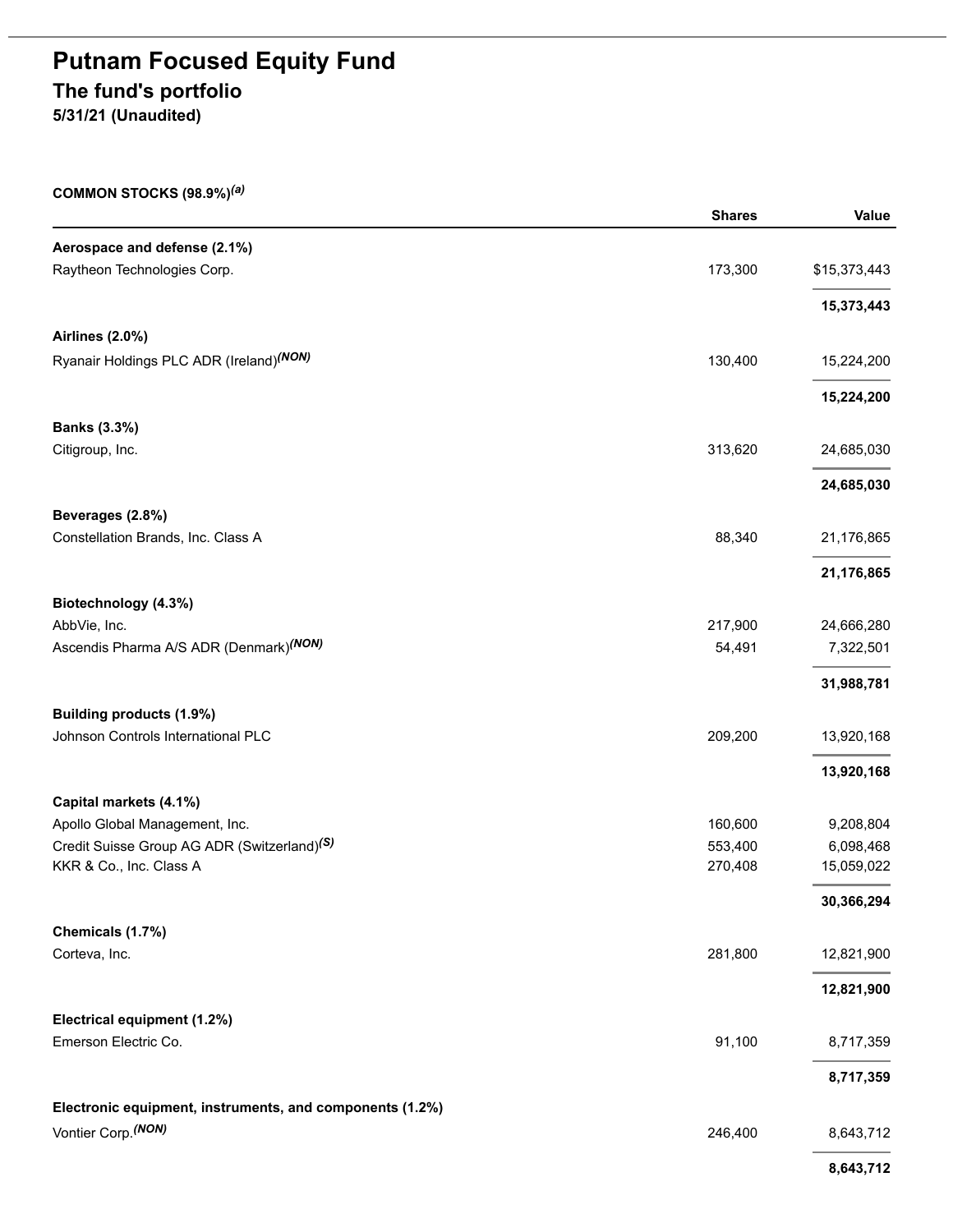| Entertainment (1.5%)                                               |           |            |
|--------------------------------------------------------------------|-----------|------------|
| Sea, Ltd. ADR (Thailand) (NON)                                     | 43,500    | 11,015,940 |
|                                                                    |           |            |
|                                                                    |           | 11,015,940 |
| Equity real estate investment trusts (REITs) (2.7%)                |           |            |
| Vornado Realty Trust                                               | 422,166   | 19,960,008 |
|                                                                    |           | 19,960,008 |
| Food and staples retail (3.0%)                                     |           |            |
| Walmart, Inc.                                                      | 156,900   | 22,284,507 |
|                                                                    |           |            |
|                                                                    |           | 22,284,507 |
| Health-care equipment and supplies (2.8%)                          |           |            |
| Boston Scientific Corp. (NON)                                      | 250,781   | 10,670,732 |
| Danaher Corp.                                                      | 40,600    | 10,399,284 |
|                                                                    |           | 21,070,016 |
|                                                                    |           |            |
| Health-care providers and services (2.8%)                          |           |            |
| Cigna Corp.                                                        | 80,400    | 20,811,540 |
|                                                                    |           | 20,811,540 |
| Hotels, restaurants, and leisure (4.0%)                            |           |            |
| Aramark                                                            | 282,800   | 10,562,580 |
| Hilton Worldwide Holdings, Inc. (NON)                              | 155,914   | 19,531,347 |
|                                                                    |           |            |
|                                                                    |           | 30,093,927 |
| Household durables (0.4%)                                          |           |            |
| HC Brillant Services GmbH (acquired various dates from 8/2/13 to   |           |            |
| 8/31/16, cost \$502) (Private) (Germany) <sup>(NON)</sup> (F)(RES) | 756       | 691        |
| PulteGroup, Inc.                                                   | 52,500    | 3,033,975  |
|                                                                    |           | 3,034,666  |
| Industrial conglomerates (1.6%)                                    |           |            |
| Honeywell International, Inc.                                      | 52,389    | 12,097,144 |
|                                                                    |           |            |
|                                                                    |           | 12,097,144 |
| Insurance (5.8%)                                                   |           |            |
| AIA Group, Ltd. (Hong Kong)                                        | 1,347,600 | 17,225,054 |
| Assured Guaranty, Ltd.                                             | 269,600   | 12,841,048 |
| AXA SA (France)                                                    | 486,426   | 13,393,825 |
|                                                                    |           | 43,459,927 |
| Internet and direct marketing retail (5.8%)                        |           |            |
| Amazon.com, Inc. <sup>(NON)</sup>                                  | 13,345    | 43,011,869 |
|                                                                    |           |            |
|                                                                    |           | 43,011,869 |
| IT Services (3.9%)                                                 |           |            |
| Fidelity National Information Services, Inc.                       | 125,942   | 18,762,839 |
| Mastercard, Inc. Class A                                           | 28,967    | 10,444,921 |
|                                                                    |           | 29,207,760 |
|                                                                    |           |            |
| Leisure products (0.8%)                                            |           |            |
| Peloton Interactive, Inc. Class A(NON)                             | 50,700    | 5,592,717  |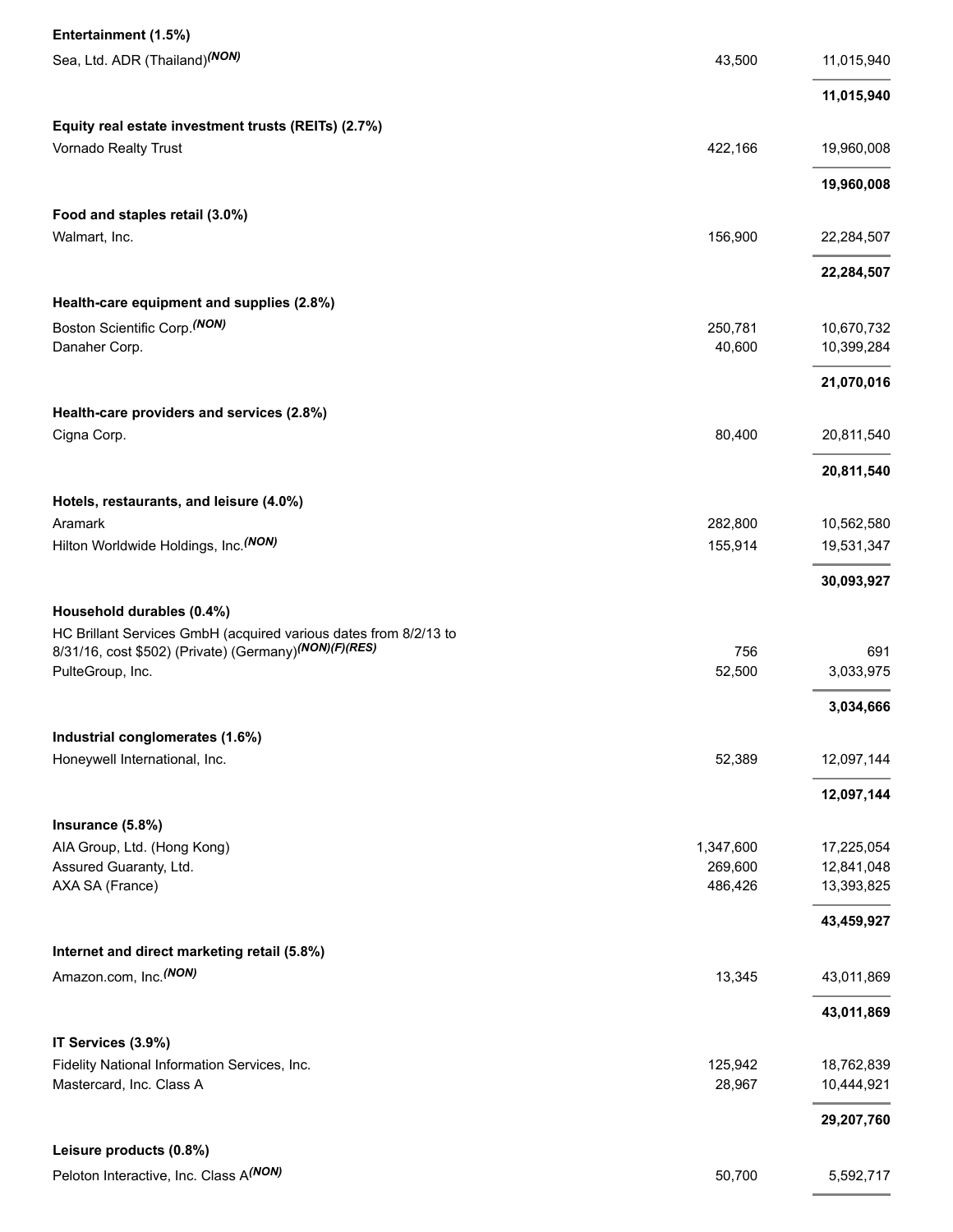|                                                              |           | 5,592,717     |
|--------------------------------------------------------------|-----------|---------------|
| Machinery (1.6%)<br>Otis Worldwide Corp.                     | 150,037   | 11,752,398    |
|                                                              |           | 11,752,398    |
| Media (5.9%)                                                 |           |               |
| Charter Communications, Inc. Class A(NON)                    | 34,713    | 24,109,220    |
| Sirius XM Holdings, Inc. <sup>(S)</sup>                      | 3,120,653 | 19,504,081    |
|                                                              |           | 43,613,301    |
| Oil, gas, and consumable fuels (7.0%)                        |           |               |
| Cenovus Energy, Inc. (Canada)                                | 1,871,356 | 15,630,133    |
| <b>Enterprise Products Partners LP</b>                       | 792,312   | 18,706,486    |
| Exxon Mobil Corp.                                            | 309,700   | 18,077,189    |
|                                                              |           | 52,413,808    |
| Pharmaceuticals (1.3%)                                       |           |               |
| AstraZeneca PLC ADR (United Kingdom) <sup>(S)</sup>          | 174,700   | 9,917,719     |
|                                                              |           | 9,917,719     |
| Real estate management and development (0.8%)                |           |               |
| Altisource Asset Management Corp. (Virgin Islands)(NON)(AFF) | 337,785   | 5,769,368     |
|                                                              |           | 5,769,368     |
| Road and rail (2.2%)                                         |           |               |
| Union Pacific Corp.                                          | 71,148    | 15,989,090    |
|                                                              |           | 15,989,090    |
| Semiconductors and semiconductor equipment (1.2%)            |           |               |
| Applied Materials, Inc.                                      | 62,100    | 8,577,873     |
|                                                              |           | 8,577,873     |
| Software (9.5%)                                              |           |               |
| Adobe, Inc. (NON)                                            | 27,000    | 13,623,660    |
| Microsoft Corp.                                              | 228,898   | 57, 151, 253  |
|                                                              |           | 70,774,913    |
| Specialty retail (3.2%)                                      |           |               |
| Home Depot, Inc. (The)                                       | 73,734    | 23,514,510    |
|                                                              |           | 23,514,510    |
| Technology hardware, storage, and peripherals (6.5%)         |           |               |
| Apple, Inc.                                                  | 386,700   | 48,186,685    |
|                                                              |           | 48,186,685    |
| Total common stocks (cost \$595,356,643)                     |           | \$735,067,438 |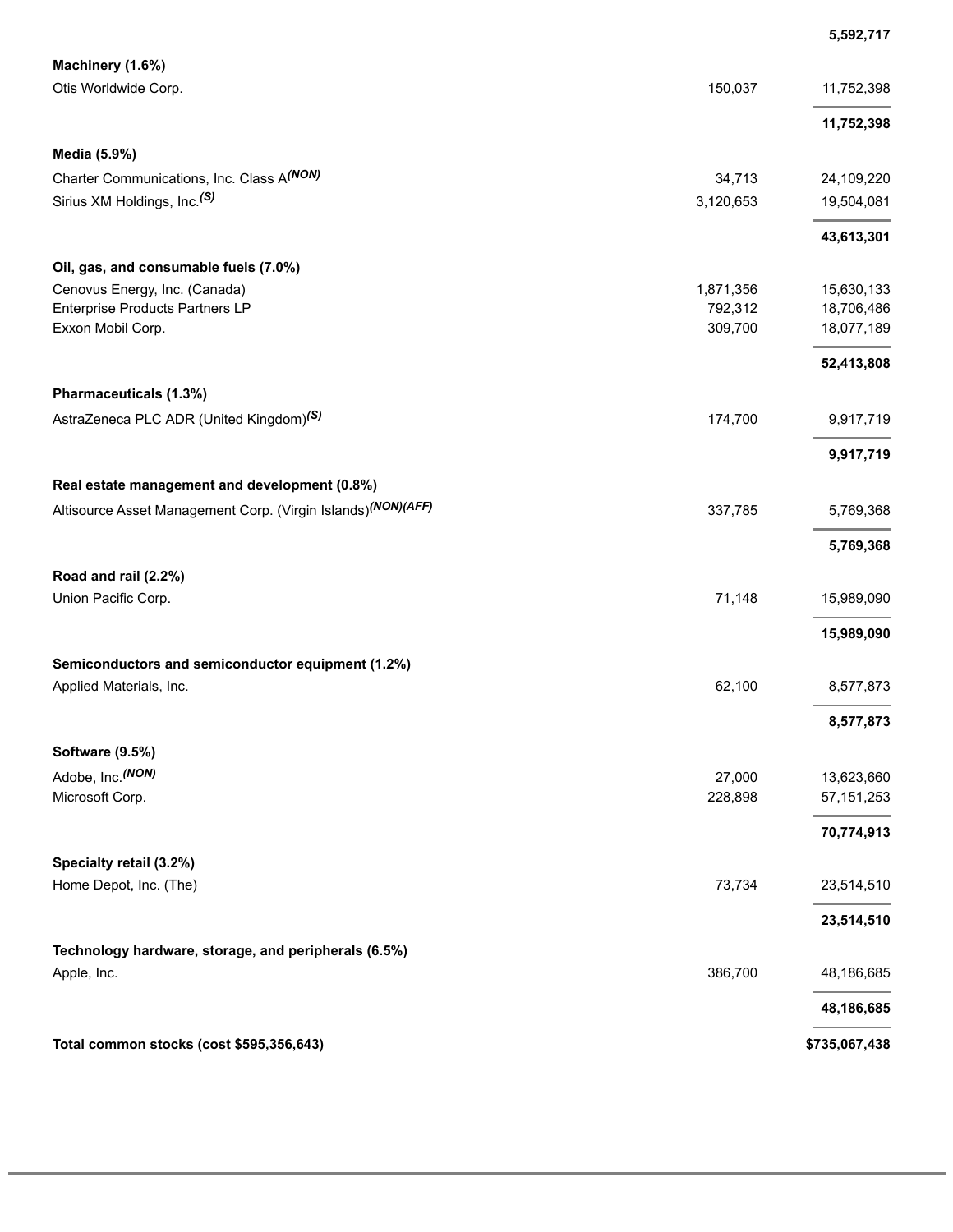#### **CONVERTIBLE PREFERRED STOCKS (0.1%)** *(a)*

|                                                                                                                                               | <b>Shares</b> | Value     |
|-----------------------------------------------------------------------------------------------------------------------------------------------|---------------|-----------|
| Altisource Asset Management Corp. 0.00% cv. pfd. (acquired 2/18/21,<br>cost \$1,227,000) (Private) (Virgin Islands) <sup>(NON)</sup> (F)(RES) | 81.800        | \$920.250 |
| Total convertible preferred stocks (cost \$1,227,000)                                                                                         |               | \$920.250 |

### **U.S. TREASURY OBLIGATIONS (0.1%)** *(a)*

|                                                  | <b>Principal</b><br>amount | Value     |
|--------------------------------------------------|----------------------------|-----------|
| U.S. Treasury Notes 2.00%, $2/15/25^{(i)}$       | \$441.000                  | \$468.205 |
| Total U.S. treasury obligations (cost \$468,205) |                            | \$468.205 |

#### **SHORT-TERM INVESTMENTS (4.7%)** *(a)*

|                                                            |               | <b>Principal</b><br>amount/<br>shares | Value         |
|------------------------------------------------------------|---------------|---------------------------------------|---------------|
| Putnam Cash Collateral Pool, LLC 0.10% (AFF)               | <b>Shares</b> | 25,547,925                            | \$25,547,925  |
| Putnam Short Term Investment Fund Class P 0.08% (AFF)      | <b>Shares</b> | 6,865,283                             | 6,865,283     |
| U.S. Treasury Bills 0.011%, 6/29/21(SEGSF)                 |               | \$600,000                             | 600,000       |
| U.S. Treasury Bills 0.037%, 6/10/21(SEGSF)                 |               | 100.000                               | 100,000       |
| U.S. Treasury Bills 0.009%, 7/6/21(SEGSF)                  |               | 300.000                               | 300.000       |
| U.S. Treasury Bills 0.013%, 9/2/21(SEGSF)                  |               | 1,331,000                             | 1,330,958     |
| U.S. Treasury Cash Management Bills 0.007%, 9/7/21 (SEGSF) |               | 500,000                               | 499,979       |
| Total short-term investments (cost \$35,244,147)           |               |                                       | \$35,244,145  |
| <b>TOTAL INVESTMENTS</b>                                   |               |                                       |               |
| Total investments (cost \$632,295,995)                     |               |                                       | \$771,700,038 |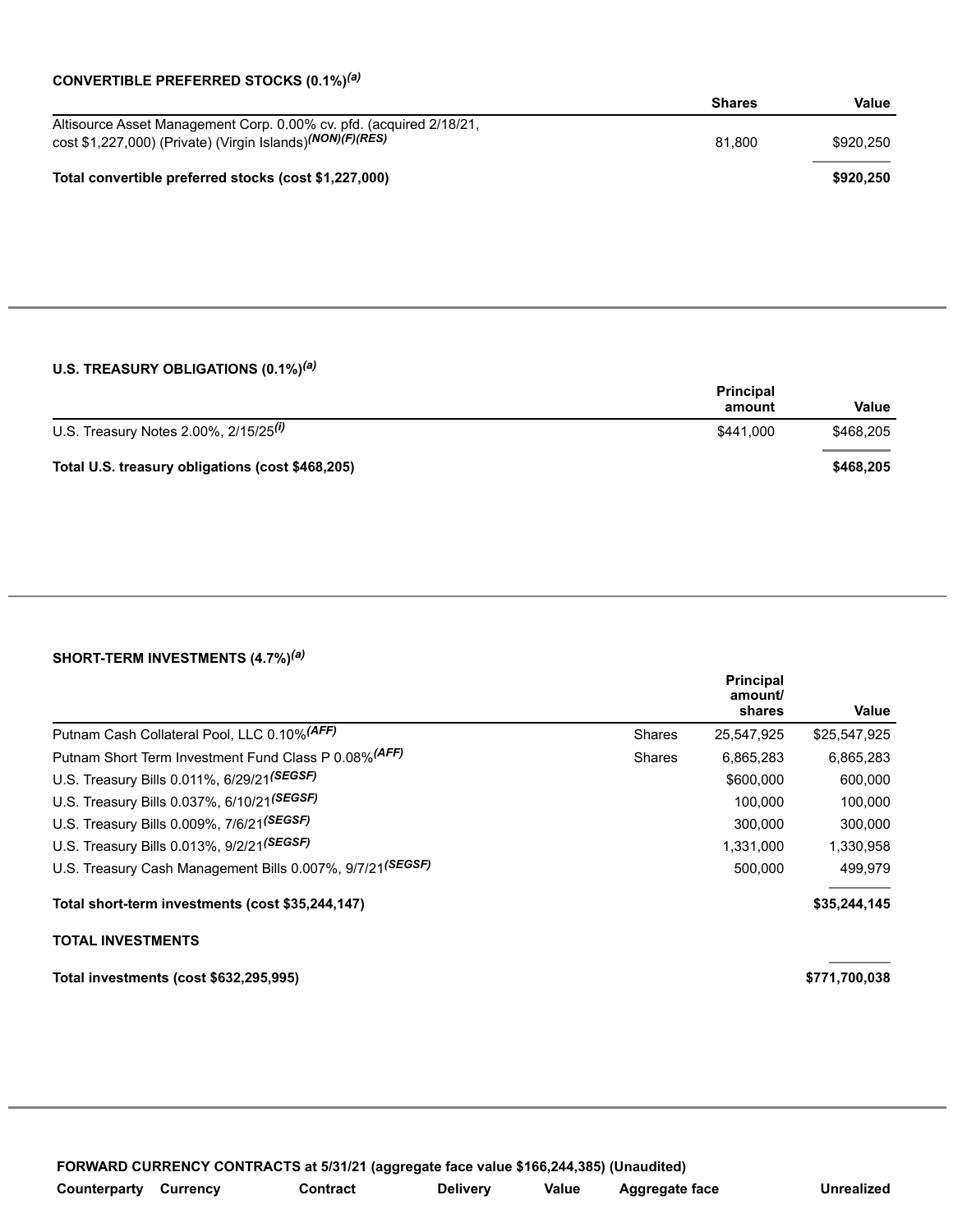|                                                   | type* | date    |             | value       | appreciation/<br>(depreciation) |
|---------------------------------------------------|-------|---------|-------------|-------------|---------------------------------|
| <b>Bank of America N.A.</b>                       |       |         |             |             |                                 |
| <b>British Pound</b>                              | Sell  | 6/16/21 | \$3,430,752 | \$3,376,760 | \$(53,992)                      |
| Canadian Dollar                                   | Buy   | 7/21/21 | 3,276,751   | 3,145,435   | 131,316                         |
| Euro                                              | Sell  | 6/16/21 | 2,352,781   | 2,289,157   | (63, 624)                       |
| Swiss Franc                                       | Sell  | 6/16/21 | 4,572,824   | 4,512,742   | (60, 082)                       |
| <b>Barclays Bank PLC</b>                          |       |         |             |             |                                 |
| <b>British Pound</b>                              | Buy   | 6/16/21 | 546,266     | 537,891     | 8,375                           |
| Citibank, N.A.                                    |       |         |             |             |                                 |
| <b>British Pound</b>                              | Sell  | 6/16/21 | 1,775,046   | 1,747,834   | (27, 212)                       |
| Canadian Dollar                                   | Sell  | 7/21/21 | 14,592,574  | 14,004,624  | (587, 950)                      |
| Danish Krone                                      | Sell  | 6/16/21 | 7,375,967   | 7,339,821   | (36, 146)                       |
| Euro                                              | Sell  | 6/16/21 | 20,828,381  | 20,268,939  | (559, 442)                      |
| <b>Goldman Sachs International</b>                |       |         |             |             |                                 |
| Euro                                              | Sell  | 6/16/21 | 1,838,924   | 1,814,571   | (24, 353)                       |
| <b>HSBC Bank USA, National Association</b>        |       |         |             |             |                                 |
| <b>British Pound</b>                              | Buy   | 6/16/21 | 19,094,748  | 18,725,659  | 369,089                         |
| Canadian Dollar                                   | Buy   | 7/21/21 | 10,144,898  | 9,947,624   | 197,274                         |
| Euro                                              | Sell  | 6/16/21 | 1,141,224   | 1,108,384   | (32, 840)                       |
| Hong Kong Dollar                                  | Sell  | 8/18/21 | 15,415,143  | 15,404,597  | (10, 546)                       |
| JPMorgan Chase Bank N.A.                          |       |         |             |             |                                 |
| Canadian Dollar                                   | Buy   | 7/21/21 | 1,548,034   | 1,486,060   | 61,974                          |
| <b>Morgan Stanley &amp; Co. International PLC</b> |       |         |             |             |                                 |
| <b>British Pound</b>                              | Sell  | 6/16/21 | 108,827     | 107,065     | (1,762)                         |
| Canadian Dollar                                   | Sell  | 7/21/21 | 8,409,304   | 8,071,485   | (337, 819)                      |
| Euro                                              | Buy   | 6/16/21 | 803,261     | 783,745     | 19,516                          |
| Hong Kong Dollar                                  | Sell  | 8/18/21 | 2,590,260   | 2,589,278   | (982)                           |
| <b>NatWest Markets PLC</b>                        |       |         |             |             |                                 |
| <b>British Pound</b>                              | Sell  | 6/16/21 | 9,282,268   | 9,142,581   | (139, 687)                      |
| <b>State Street Bank and Trust Co.</b>            |       |         |             |             |                                 |
| <b>British Pound</b>                              | Sell  | 6/16/21 | 13,194,075  | 12,845,246  | (348, 829)                      |
| Canadian Dollar                                   | Sell  | 7/21/21 | 2,796,750   | 2,684,725   | (112, 025)                      |
| <b>UBS AG</b>                                     |       |         |             |             |                                 |
| Canadian Dollar                                   | Sell  | 7/21/21 | 12,574,066  | 12,068,749  | (505, 317)                      |
| Euro                                              | Sell  | 6/16/21 | 3,834,415   | 3,730,161   | (104, 254)                      |
| <b>WestPac Banking Corp.</b>                      |       |         |             |             |                                 |
| Canadian Dollar                                   | Buy   | 7/21/21 | 8,866,523   | 8,511,252   | 355,271                         |
| <b>Unrealized appreciation</b>                    |       |         |             |             | 1,142,815                       |
| <b>Unrealized (depreciation)</b>                  |       |         |             |             | (3,006,862)                     |
| <b>Total</b>                                      |       |         |             |             | \$(1,864,047)                   |

\* The exchange currency for all contracts listed is the United States Dollar.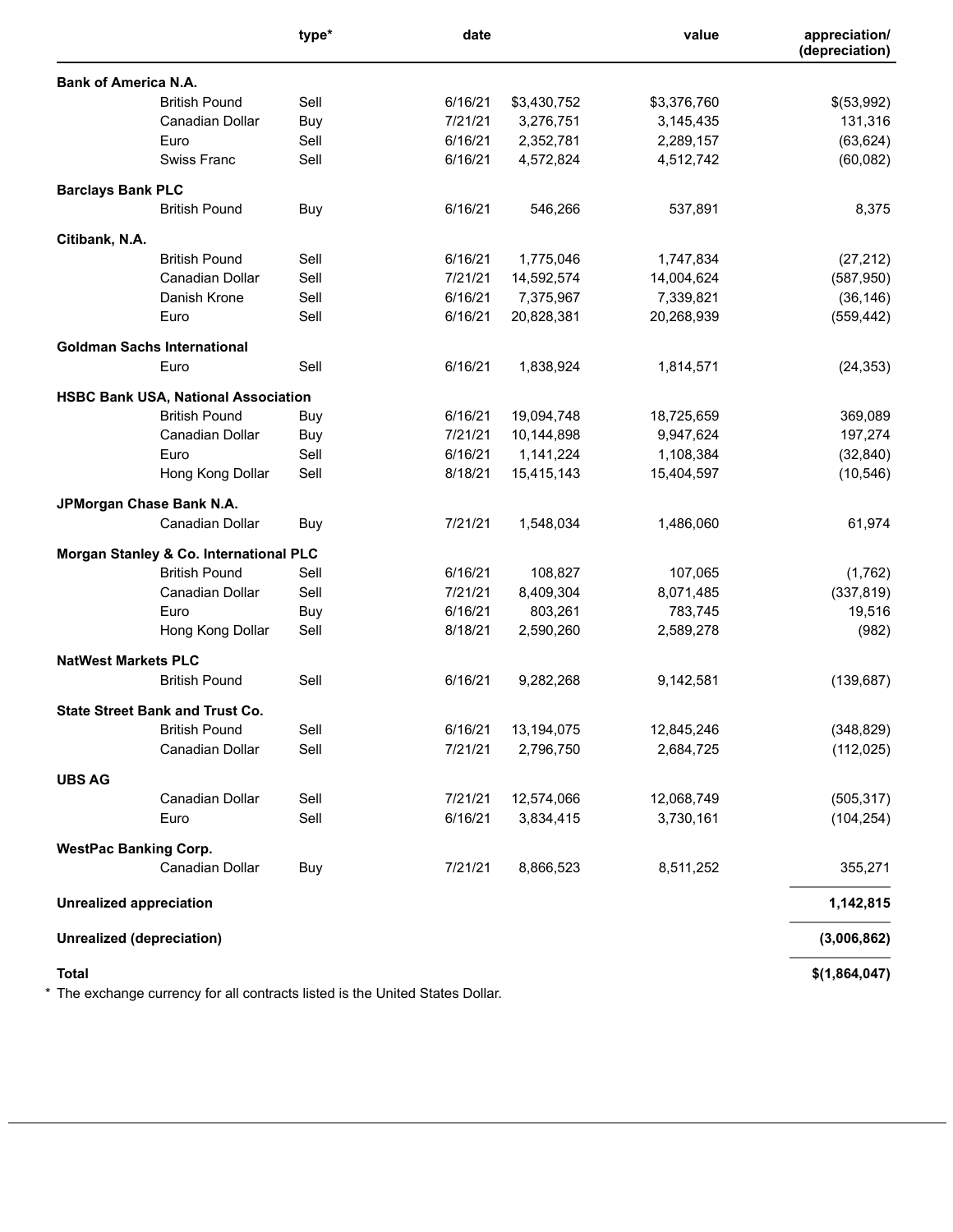## *Key to holding's abbreviations*

ADR American Depository Receipts: represents ownership of foreign securities on deposit with a custodian bank.

## **Notes to the fund's portfolio**

Unless noted otherwise, the notes to the fund's portfolio are for the close of the fund's reporting period, which ran from September 1, 2020 through May 31, 2021 (the reporting period). Within the following notes to the portfolio, references to "Putnam Management" represent Putnam Investment Management, LLC, the fund's manager, an indirect wholly-owned subsidiary of Putnam Investments, LLC, references to "ASC 820" represent Accounting Standards Codification 820 *Fair Value Measurements and Disclosures* and references to "OTC", if any, represent over-the-counter.

*(a)* Percentages indicated are based on net assets of \$743,402,162.

- *(NON)* This security is non-income-producing.
- *(RES)* This security is restricted with regard to public resale. The total fair value of this security and any other restricted securities (excluding 144A securities), if any, held at the close of the reporting period was \$920,941, or 0.1% of net assets.
- *(AFF)* Affiliated company. For investments in Putnam Cash Collateral Pool, LLC and Putnam Short Term Investment Fund, the rate quoted in the security description is the annualized 7-day yield of the fund at the close of the reporting period. Transactions during the period with any company which is under common ownership or control, or involving securities of companies in which the fund owned at least 5% of the outstanding voting securities, were as follows:

| Name of<br>affiliate                                                     | <b>Fair value</b><br>as of<br>8/31/20 | <b>Purchase</b><br>cost | proceeds                                 |          | Sale Investment Capital gain<br>income distributions | <b>Realized</b>    | onang <del>e</del> in<br>appreciation<br>gain (loss) (depreciation) | JIIGI <del>c</del> s<br>unrealized outstanding<br>at period<br>end | <b>Fair value</b><br>as of<br>5/31/21 |
|--------------------------------------------------------------------------|---------------------------------------|-------------------------|------------------------------------------|----------|------------------------------------------------------|--------------------|---------------------------------------------------------------------|--------------------------------------------------------------------|---------------------------------------|
| Short-term<br>investments                                                |                                       |                         |                                          |          |                                                      |                    |                                                                     |                                                                    |                                       |
| Putnam<br>Cash<br>Collateral                                             |                                       |                         |                                          |          |                                                      |                    |                                                                     |                                                                    |                                       |
| Pool, LLC*#<br>Putnam<br>Short Term<br>Investment                        |                                       |                         | \$23,279,275 \$295,833,892 \$293,565,242 | \$34,312 | $s-$                                                 | $s-$               |                                                                     |                                                                    | 25,547,925 \$25,547,925               |
| Fund**                                                                   | 10,078,448                            | 153,025,564             | 156,238,729                              | 21,368   |                                                      |                    |                                                                     | 6,865,283                                                          | 6,865,283                             |
| <b>Total Short-</b><br>term<br>investments                               | 33,357,723                            | 448,859,456             | 449,803,971                              | 55,680   |                                                      |                    |                                                                     |                                                                    | 32,413,208                            |
| Common<br>stocks <b>±</b>                                                |                                       |                         |                                          |          |                                                      |                    |                                                                     |                                                                    |                                       |
| <b>Real estate</b><br>Altisource<br>Asset<br>Management<br>Corp. (Virgin |                                       |                         |                                          |          |                                                      |                    |                                                                     |                                                                    |                                       |
| Islands)                                                                 | 2,016,056                             | 7,345,451               | 854,462                                  |          |                                                      | (2,761,387)        | 23,710                                                              | 337,785                                                            | 5,769,368                             |
| <b>Total Common</b><br>stocks                                            | 2,016,056                             | 7,345,451               | 854,462                                  |          |                                                      | (2,761,387)        | 23,710                                                              |                                                                    | 5,769,368                             |
| <b>Totals</b>                                                            |                                       |                         | \$35,373,779 \$456,204,907 \$450,658,433 | \$55,680 |                                                      | $$-$ \$(2,761,387) | \$23,710                                                            |                                                                    | \$38,182,576                          |

**Change in**

**Shares**

\* The fund may lend securities, through its agent, to qualified borrowers in order to earn additional income. The loans are collateralized by cash in an amount at least equal to the fair value of the securities loaned. The fair value of securities loaned is determined daily and any additional required collateral is allocated to the fund on the next business day. The remaining maturities of the securities lending transactions are considered overnight and continuous. The risk of borrower default will be borne by the fund's agent; the fund will bear the risk of loss with respect to the investment of the cash collateral. The fund receives cash collateral, which is invested in Putnam Cash Collateral Pool, LLC, a limited liability company managed by an affiliate of Putnam Management. Investments in Putnam Cash Collateral Pool, LLC are valued at its closing net asset value each business day. There are no management fees charged to Putnam Cash Collateral Pool, LLC and there were no realized or unrealized gains or losses during the period.

# At the close of the reporting period, the fund received cash collateral of \$25,547,925 for securities loaned. The rate quoted in the security description is the annualized 7-day yield at the close of the reporting period. At the close of the reporting period, the value of securities loaned amounted to \$24,754,744.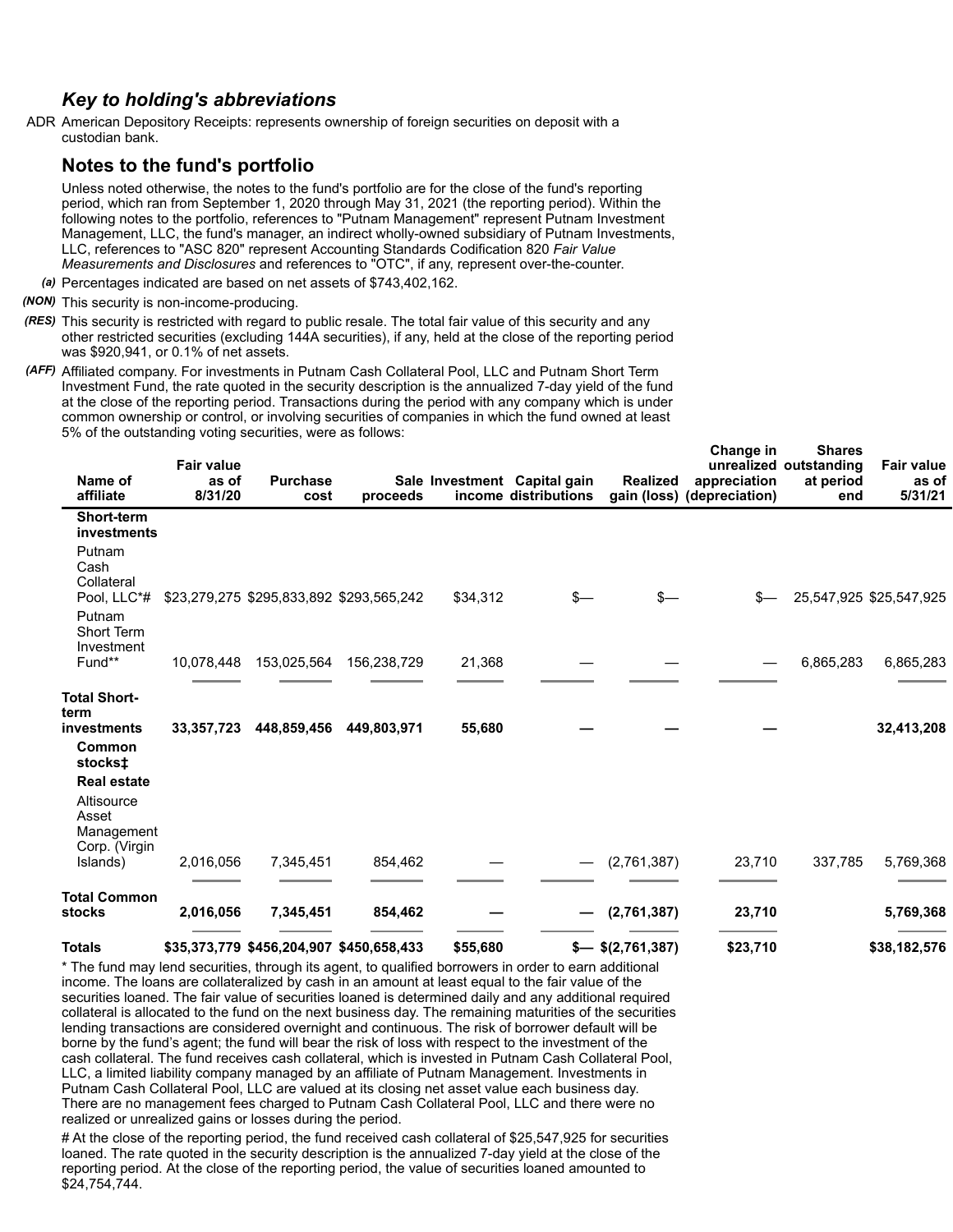\*\* Management fees charged to Putnam Short Term Investment Fund have been waived by Putnam Management. There were no realized or unrealized gains or losses during the period.

‡ Common stock classifications are presented at the sector level, which may differ from the fund's portfolio presentation.

- *(SEGSF)* This security, in part or in entirety, was pledged and segregated with the custodian for collateral on certain derivative contracts at the close of the reporting period. Collateral at period end totaled \$2,720,000.
	- *(F)* This security is valued by Putnam Management at fair value following procedures approved by the Trustees. Securities are classified as Level 3 for ASC 820 based on the securities' valuation inputs.
	- *(i)* This security was pledged, or purchased with cash that was pledged, to the fund for collateral on certain derivative contracts.
	- *(S)* This security is on loan, in part or in entirety, at the close of the reporting period. At the close of the reporting period, the fund maintained liquid assets totaling \$2,585,488 to cover certain derivative contracts.

The dates shown on debt obligations are the original maturity dates.

**Security valuation:** Portfolio securities and other investments are valued using policies and procedures adopted by the Board of Trustees. The Trustees have formed a Pricing Committee to oversee the implementation of these procedures and have delegated responsibility for valuing the fund's assets in accordance with these procedures to Putnam Management. Putnam Management has established an internal Valuation Committee that is responsible for making fair value determinations, evaluating the effectiveness of the pricing policies of the fund and reporting to the Pricing Committee.

Investments for which market quotations are readily available are valued at the last reported sales price on their principal exchange, or official closing price for certain markets, and are classified as Level 1 securities under ASC 820. If no sales are reported, as in the case of some securities that are traded OTC, a security is valued at its last reported bid price and is generally categorized as a Level 2 security.

Investments in open-end investment companies (excluding exchange-traded funds), if any, which can be classified as Level 1 or Level 2 securities, are valued based on their net asset value. The net asset value of such investment companies equals the total value of their assets less their liabilities and divided by the number of their outstanding shares.

Market quotations are not considered to be readily available for certain debt obligations (including short-term investments with remaining maturities of 60 days or less) and other investments; such investments are valued on the basis of valuations furnished by an independent pricing service approved by the Trustees or dealers selected by Putnam Management. Such services or dealers determine valuations for normal institutional-size trading units of such securities using methods based on market transactions for comparable securities and various relationships, generally recognized by institutional traders, between securities (which consider such factors as security prices, yields, maturities and ratings). These securities will generally be categorized as Level 2.

Many securities markets and exchanges outside the U.S. close prior to the scheduled close of the New York Stock Exchange and therefore the closing prices for securities in such markets or on such exchanges may not fully reflect events that occur after such close but before the scheduled close of the New York Stock Exchange. Accordingly, on certain days, the fund will fair value certain foreign equity securities taking into account multiple factors including movements in the U.S. securities markets, currency valuations and comparisons to the valuation of American Depository Receipts, exchange-traded funds and futures contracts. The foreign equity securities, which would generally be classified as Level 1 securities, will be transferred to Level 2 of the fair value hierarchy when they are valued at fair value. The number of days on which fair value prices will be used will depend on market activity and it is possible that fair value prices will be used by the fund to a significant extent. Securities quoted in foreign currencies, if any, are translated into U.S. dollars at the current exchange rate.

To the extent a pricing service or dealer is unable to value a security or provides a valuation that Putnam Management does not believe accurately reflects the security's fair value, the security will be valued at fair value by Putnam Management in accordance with policies and procedures approved by the Trustees. Certain investments, including certain restricted and illiquid securities and derivatives, are also valued at fair value following procedures approved by the Trustees. These valuations consider such factors as significant market or specific security events such as interest rate or credit quality changes, various relationships with other securities, discount rates, U.S. Treasury, U.S. swap and credit yields, index levels, convexity exposures, recovery rates, sales and other multiples and resale restrictions. These securities are classified as Level 2 or as Level 3 depending on the priority of the significant inputs.

To assess the continuing appropriateness of fair valuations, the Valuation Committee reviews and affirms the reasonableness of such valuations on a regular basis after considering all relevant information that is reasonably available. Such valuations and procedures are reviewed periodically by the Trustees. The fair value of securities is generally determined as the amount that the fund could reasonably expect to realize from an orderly disposition of such securities over a reasonable period of time. By its nature, a fair value price is a good faith estimate of the value of a security in a current sale and does not reflect an actual market price, which may be different by a material amount.

**Forward currency contracts:** The fund buys and sells forward currency contracts, which are agreements between two parties to buy and sell currencies at a set price on a future date. These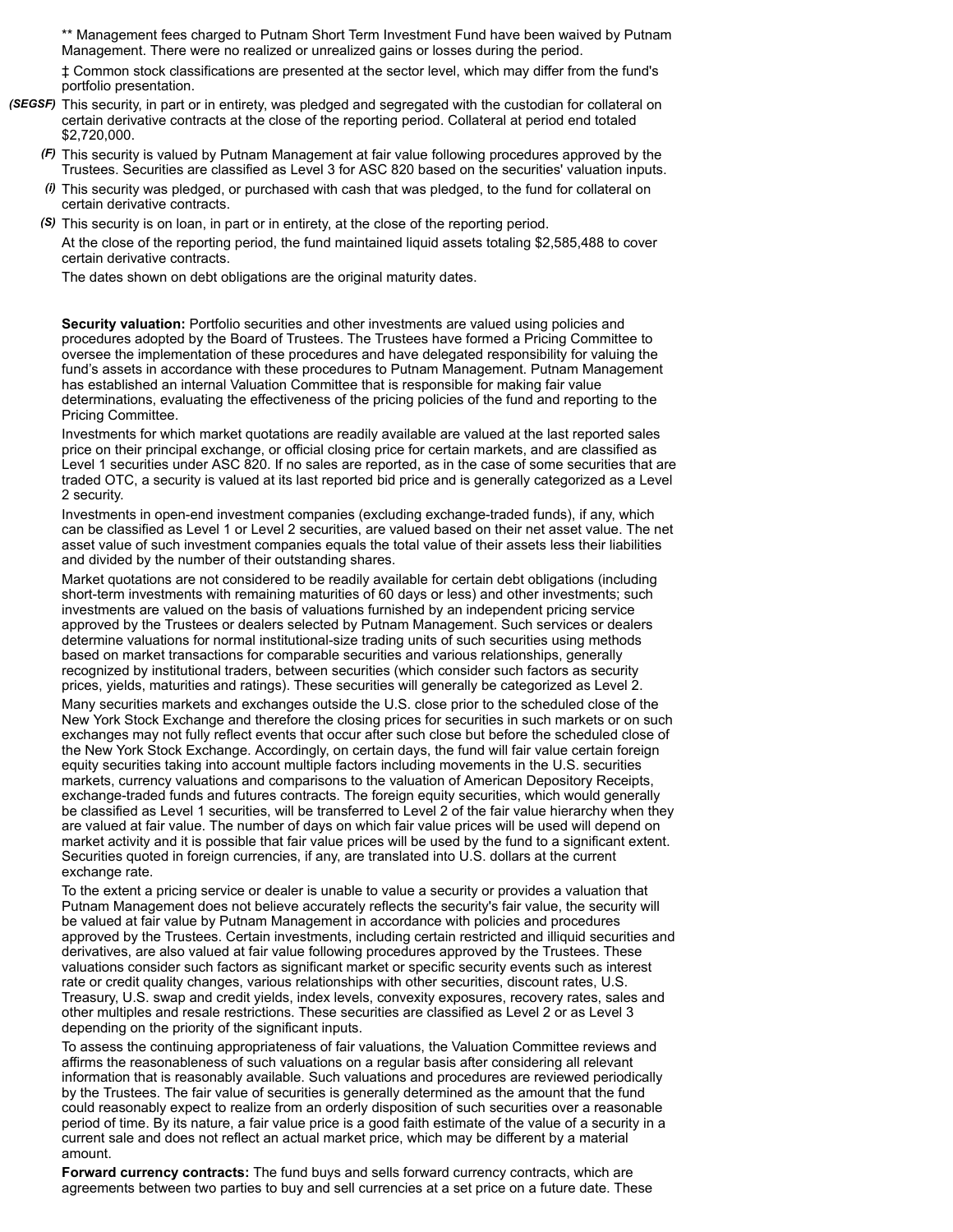contracts were used to hedge foreign exchange risk.

The U.S. dollar value of forward currency contracts is determined using current forward currency exchange rates supplied by a quotation service. The fair value of the contract will fluctuate with changes in currency exchange rates. The contract is marked to market daily and the change in fair value is recorded as an unrealized gain or loss. The fund records a realized gain or loss equal to the difference between the value of the contract at the time it was opened and the value at the time it was closed when the contract matures or by delivery of the currency. The fund could be exposed to risk if the value of the currency changes unfavorably, if the counterparties to the contracts are unable to meet the terms of their contracts or if the fund is unable to enter into a closing position.

For the fund's average contract amount on forward currency contracts, see the appropriate table at the end of these footnotes.

**Master agreements:** The fund is a party to ISDA (International Swaps and Derivatives Association, Inc.) Master Agreements (Master Agreements) with certain counterparties that govern OTC derivative and foreign exchange contracts entered into from time to time. The Master Agreements may contain provisions regarding, among other things, the parties' general obligations, representations, agreements, collateral requirements, events of default and early termination. With respect to certain counterparties, in accordance with the terms of the Master Agreements, collateral posted to the fund is held in a segregated account by the fund's custodian and, with respect to those amounts which can be sold or repledged, is presented in the fund's portfolio.

Collateral pledged by the fund is segregated by the fund's custodian and identified in the fund's portfolio. Collateral can be in the form of cash or debt securities issued by the U.S. Government or related agencies or other securities as agreed to by the fund and the applicable counterparty. Collateral requirements are determined based on the fund's net position with each counterparty.

Termination events applicable to the fund may occur upon a decline in the fund's net assets below a specified threshold over a certain period of time. Termination events applicable to counterparties may occur upon a decline in the counterparty's long-term and short-term credit ratings below a specified level. In each case, upon occurrence, the other party may elect to terminate early and cause settlement of all derivative and foreign exchange contracts outstanding, including the payment of any losses and costs resulting from such early termination, as reasonably determined by the terminating party. Any decision by one or more of the fund's counterparties to elect early termination could impact the fund's future derivative activity.

At the close of the reporting period, the fund had a net liability position of \$2,812,644 on open derivative contracts subject to the Master Agreements. Collateral posted by the fund at period end for these agreements totaled \$2,720,000 and may include amounts related to unsettled agreements.

ASC 820 establishes a three-level hierarchy for disclosure of fair value measurements. The valuation hierarchy is based upon the transparency of inputs to the valuation of the fund's investments. The three levels are defined as follows:

**Level 1:** Valuations based on quoted prices for identical securities in active markets.

**Level 2:** Valuations based on quoted prices in markets that are not active or for which all significant inputs are observable, either directly or indirectly.

**Level 3:** Valuations based on inputs that are unobservable and significant to the fair value measurement.

The following is a summary of the inputs used to value the fund's net assets as of the close of the reporting period:

|                                   | <b>Valuation inputs</b> |         |         |  |  |  |
|-----------------------------------|-------------------------|---------|---------|--|--|--|
| <b>Investments in securities:</b> | Level 1                 | Level 2 | Level 3 |  |  |  |
| <b>Common stocks*:</b>            |                         |         |         |  |  |  |
| Communication services            | \$54,629,241            | \$—     | $s-$    |  |  |  |
| Consumer discretionary            | 105,246,998             |         | 691     |  |  |  |
| Consumer staples                  | 43,461,372              |         |         |  |  |  |
| Energy                            | 52,413,808              |         |         |  |  |  |
| Financials                        | 98,511,251              |         |         |  |  |  |
| Health care                       | 83,788,056              |         |         |  |  |  |
| Industrials                       | 93,073,802              |         |         |  |  |  |
| Information technology            | 165,390,943             |         |         |  |  |  |
| <b>Materials</b>                  | 12,821,900              |         |         |  |  |  |
| <b>Real Estate</b>                | 25,729,376              |         |         |  |  |  |
| <b>Total common stocks</b>        | 735,066,747             |         | 691     |  |  |  |
| Convertible preferred stocks      |                         |         | 920,250 |  |  |  |